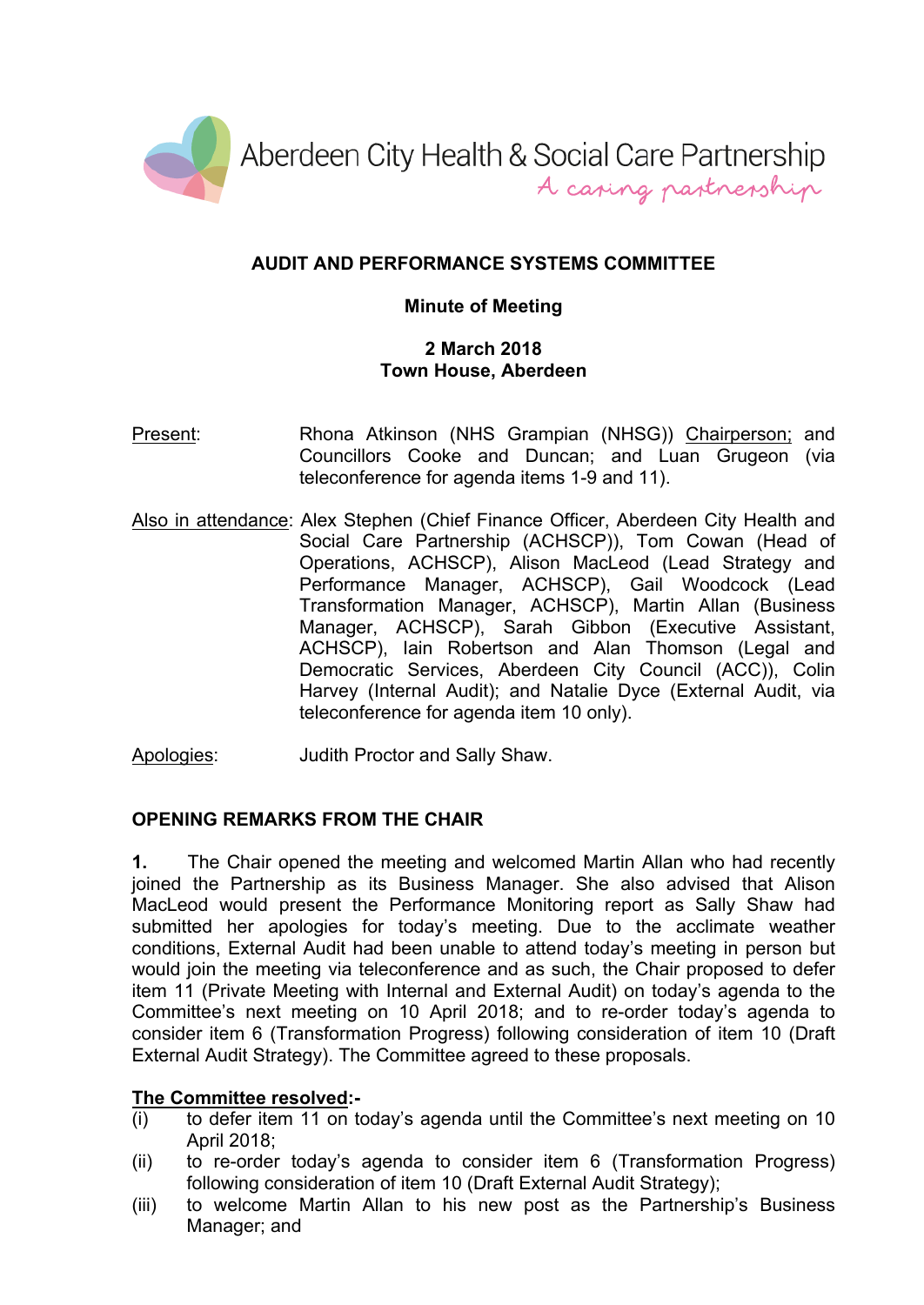(iv) otherwise note the information provided.

### **DECLARATIONS OF INTEREST**

**2.** Members were requested to intimate any declarations of interest.

#### **The Committee resolved:-**

To note that no declarations of interest were intimated at this time for items on today's agenda.

### **DETERMINATION OF EXEMPT BUSINESS**

**3.** The Committee was asked to determine any exempt or confidential business.

#### **The Committee resolved:-**

To note there was no exempt business.

### **MINUTE OF PREVIOUS MEETING – 21 November 2017**

**4.** The Committee had before it the minute of the previous meeting of 21 November 2017.

In reference to item 4, the Clerk highlighted that the meeting on 17 April would now take place on 10 April; and the meeting on 20 November would now take place on 13 November. He confirmed that fresh appointments had been sent to members.

### **The Committee resolved:-**

- (i) to approve the minute as a correct record; and
- (ii) otherwise note the information provided.

### **STRATEGIC RISK REGISTER REVIEW**

**5.** The Committee had before it the Strategic Risk Register.

Alex Stephen (Chief Finance Officer, ACHSCP) advised that since the Committee's last meeting, the Partnership had reduced the risk rating for risk 8 (Reputational Damage to the IJB) from High to Medium risk due to governance processes that had been in place and tested since the go live date; and the budget processes that had been put into effect to secure approval of the IJB's second annual budget. He also informed the Committee that progress had been made in the negotiation of the National Care Home Contract in which rates were expected to increase by 3.39%.

Thereafter the Committee reviewed the risk register and the following points were highlighted:-

With reference to risk 2 (Financial Failure), members agreed that financial failure needed to be defined and requested that the Executive Team review the Partnership's risk appetite for tolerating budgetary overspends. The Committee also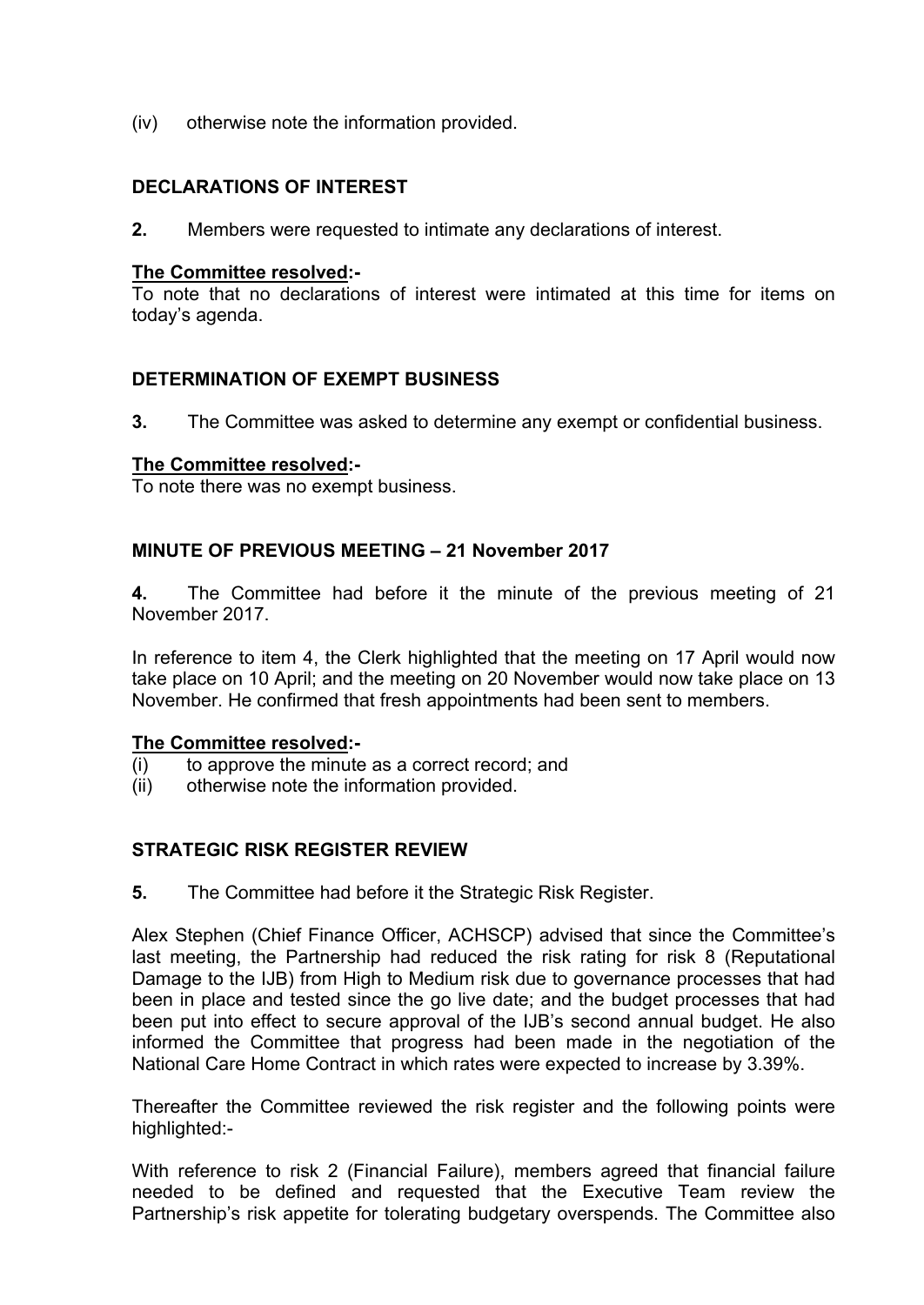requested that reference be made to the Medium-Term Financial Strategy within the mitigation section;

With reference to risk 3 (IJB Failure to Function), members requested that the risk narrative be updated to reflect the announced departure of the current Chief Officer;

With reference to risk 4 (Hosted Services Failure), members expressed concern that Pan-Grampian meetings between IJBs were not happening regularly to resolve hosted service issues and there were gaps in assurance particularly for mental health services and prescribing. The Committee requested that the Executive Team review this risk and add the development of the Regional Delivery Plan to the mitigation section;

With reference to risk 6 (Failure of ACC and NHSG Corporate Services to Deliver IJB Services), members requested that the impact of budget reductions on both partners be added to the risk narrative;

With reference to risk 7 (Performance Failure), members noted that the mitigation and assurance sections appeared to be reactive and requested that the Executive Team review these sections to develop more proactive measures. The Committee also highlighted that the Partnership must not lose sight of person centred care whilst devoting efforts to meeting performance targets;

With reference to risk 8 (Reputational Damage to IJB), members discussed the possible impact of negative social media comments and campaigns on the IJB/ Partnership's reputation; and the Committee requested that the Executive Team review the wording of the risk description to reflect the complexity of decision making and the importance of quick and decisive responses;

With reference to risk 9 (Transformation Failure), members queried if the Partnership had been devoting sufficient time to supporting managers who were delivering transformational change at an operational level. Tom Cowan (Head of Operations, ACHSCP) confirmed that significant support was being provided on an ongoing basis and in response the Committee requested that this engagement with local managers be reflected within the risk narrative;

With reference to risk 10 (Failure to Maximise Locality Working Opportunities), members discussed the confusion caused by the statutory use of "Locality" terminology by both the IJB and Community Planning Aberdeen (CPA), particularly as their boundaries did not align. The Committee noted this was a risk to effective locality planning and requested the Chief Officer to discuss this risk with CPA partners; and

With reference to risk 11 (Workforce Planning Failure), members acknowledged that this was becoming a more prominent risk for the Partnership and discussed the likely impact of the National Health and Social Care Workforce Plan. The Committee requested that the Executive Team closely monitor this risk and consider a possible revision to its risk rating.

#### **The Committee resolved:-**

(i) with reference to risk 2, to request that the Executive Team review the Partnership's risk appetite for tolerating budgetary overspends;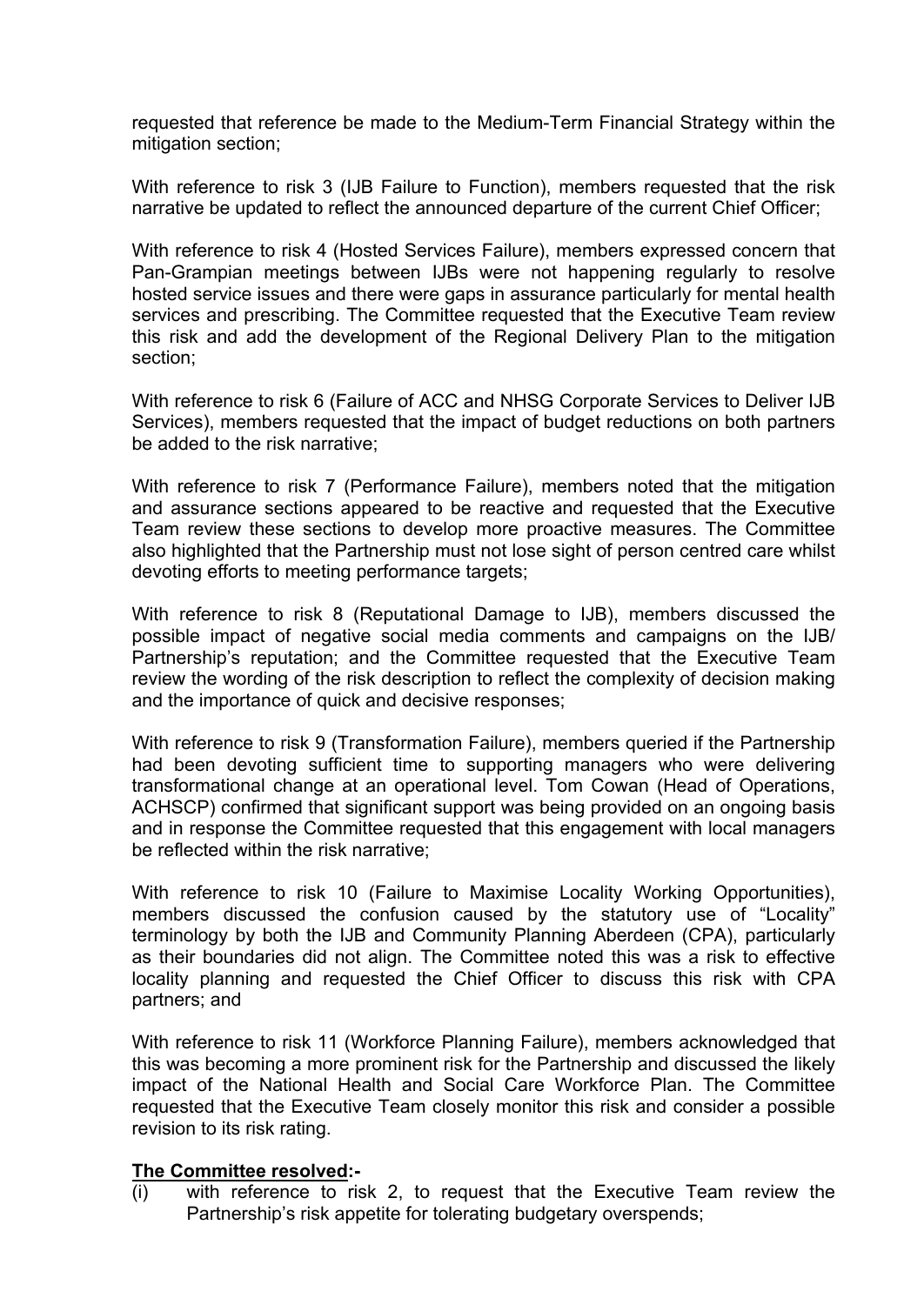- (ii) with reference to risk 2, to make reference to the Medium-Term Financial Strategy within the mitigation section;
- (iii) with reference to risk 3, to make reference to the announced departure of the Chief Officer within the risk narrative;
- (iv) with reference to risk 4, to request that the Executive Team review this risk and add the development of the Regional Delivery Plan to the mitigation section;
- (v) with reference to risk 6, to include the impact of budget reductions on both partners within the risk narrative;
- (vi) with reference to risk 7, to request that the Executive Team review the mitigation and assurance sections and develop more proactive measures;
- (vii) with reference to risk 8, to request the Executive Team to review the wording of the risk description to reflect the complexity of decision making and the importance of quick and decisive responses;
- (viii) with reference to risk 8, to revise the colour of the risk movement on page 30 from green to amber to reflect the medium risk rating;
- (ix) with reference to risk 9, to request that the engagement and support provided to local managers with regards to the Transformation Programme be reflected within the risk narrative;
- (x) with reference to risk 10, to request that the Chief Officer discuss the use of "Locality" terminology with CPA partners and to highlight the confusion it had caused for stakeholders and the public;
- (xi) with reference to risk 11, to request that the Executive Team closely monitor this risk and consider a possible revision to its risk rating;
- (xii) to recommend that the Strategic Risk Register be added to the IJB agenda on 27 March 2018 for further review;
- (xiii) to request that a session on risk management and risk appetite be delivered at the IJB's developmental workshop on 24 April 2018; and
- (xiv) otherwise note the risk register.

# **PERFORMANCE MONITORING**

**6.** The Committee had before it a report by Jillian Evans (Head of Health Intelligence, NHS Grampian) and Alison MacLeod (Lead Strategy and Performance Manager, ACHSCP) which (1) outlined the most current data in respect of Aberdeen City Health and Social Care Partnership's (ACHSCP's) performance against the National Core Suite of Integration Indicators; (2) detailed progress against other high level IJB performance measures; and (3) demonstrated continued alignment of performance with the Aberdeen City HSCP Strategic Plan 2016 – 2019.

# **The report recommended:-**

That the Committee -

- (a) Note the performance and progress of the partnership against the high level indicators of system-wide performance; and
- (b) Note that the Head of Strategy and Transformation will report performance quarterly over the year; bi-annually to the IJB and bi-annually to the Audit and Performance Systems Committee.

Alison MacLeod (Lead Strategy and Performance Manager, ACHSCP) provided an overview of the Partnership's performance against the national core suite of integration indicators and local indicators. She advised that performance across the board was mixed and highlighted that colleagues in Health Intelligence and the newly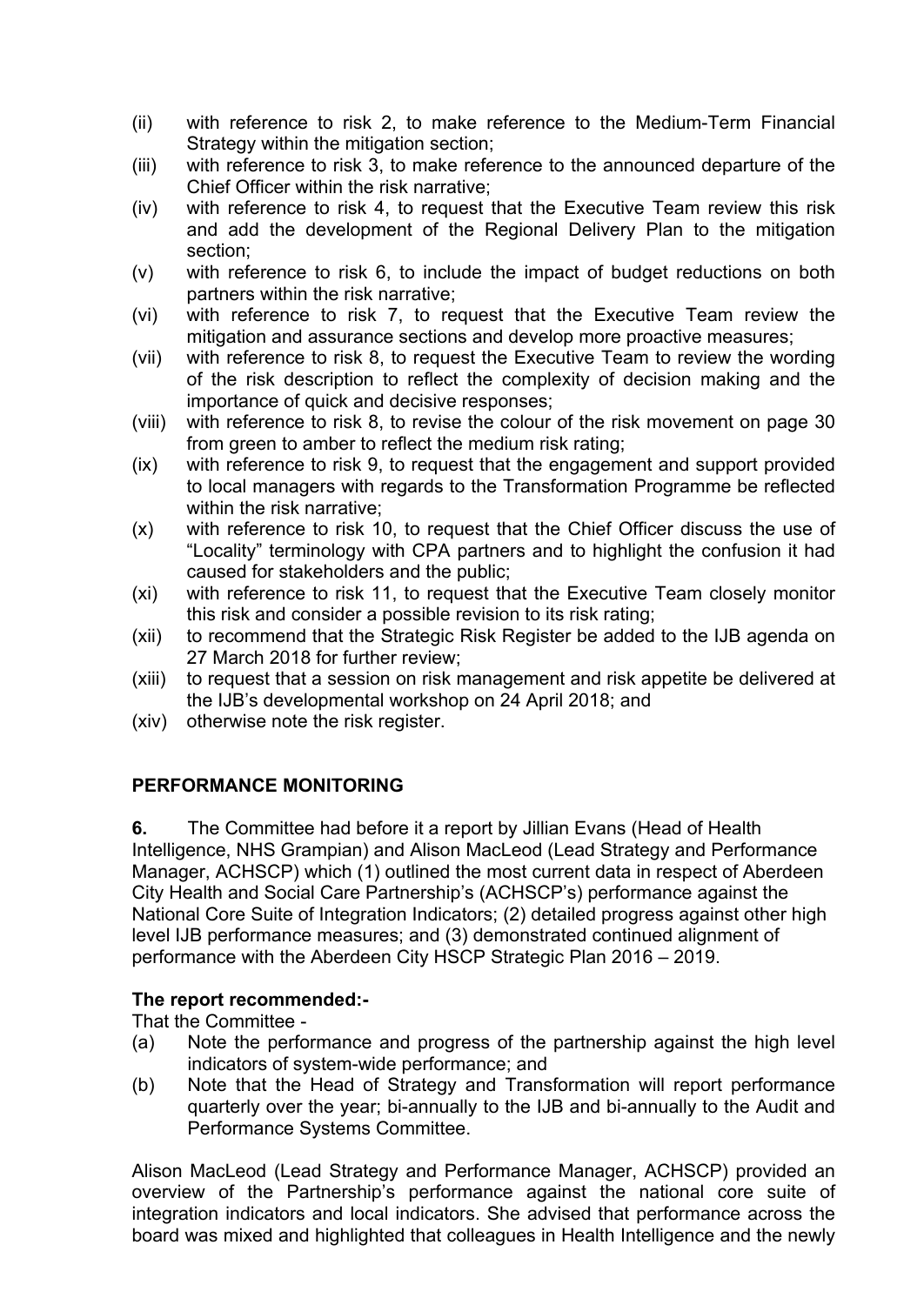formed Performance Management and Evaluation Group would review performance indicators and systems to ensure they could provide relevant, up to date and robust information to support decision making. Ms MacLeod also confirmed that the Head of Strategy and Transformation would review the formatting of the Performance Monitoring report within the next Committee cycle.

Thereafter there were questions and comments on (1) the number of national indicators in which Partnership performance was below the national average and whether this was due to local slippage or relative national improvement; (2) the importance for the Performance Management Framework to link back to the outcomes within the Strategic Plan; and (3) Ms MacLeod confirmed that the Performance Management and Evaluation Group had liaised with Health Improvement Scotland to learn from best practice and improve their methodology.

## **The Committee resolved:-**

- (i) to note the performance and progress of the partnership against the high level indicators of system-wide performance;
- (ii) to note that the Head of Strategy and Transformation would report performance quarterly over the year; bi-annually to the IJB and bi-annually to the Audit and Performance Systems Committee;
- (iii) to instruct the Lead Strategy and Performance Manager to circulate an update to members via email on whether the Partnership's declining performance against a number of national integration indicators on page 47 was due to local slippage or a relative improvement in national performance; and
- (iv) to instruct the Head of Strategy and Transformation to review the formatting of the Performance Monitoring report in consultation with the Chairperson to ensure performance reporting links back to the Strategic Plan.

# **FINANCIAL CONTROL**

**7.** The Committee had before it a report by Gillian Parkin (Finance, NHS Grampian) and Jimmie Dickie (Finance, ACC) which (1) summarised the current year revenue budget performance for the services within the remit of the Integration Joint Board as at Period 9 (end of December 2017); (2) advised on areas of risk and management action relating to the revenue budget performance of the Integration Joint Board (IJB) services; and (3) outlined any budget virements required to ensure budgets were more closely aligned to anticipated income and expenditure

### **The report recommended:-**

That the Committee –

- (a) Note the report in relation to the IJB budget and the information on areas of risk contained herein; and
- (b) Note the budget virements indicated in Appendix E.

Alex Stephen (Chief Finance Officer) advised that an adverse position of £3.36m had been recorded as at 31 December 2017. He explained that the main areas of pressure were overspends on prescribing; out of area treatments; and hosted services.

Thereafter there were questions and comments on the £102,000 overspend on the Police Forensic Service budget, which the Chief Finance Officer confirmed had been due to structural and legacy underfunding issues.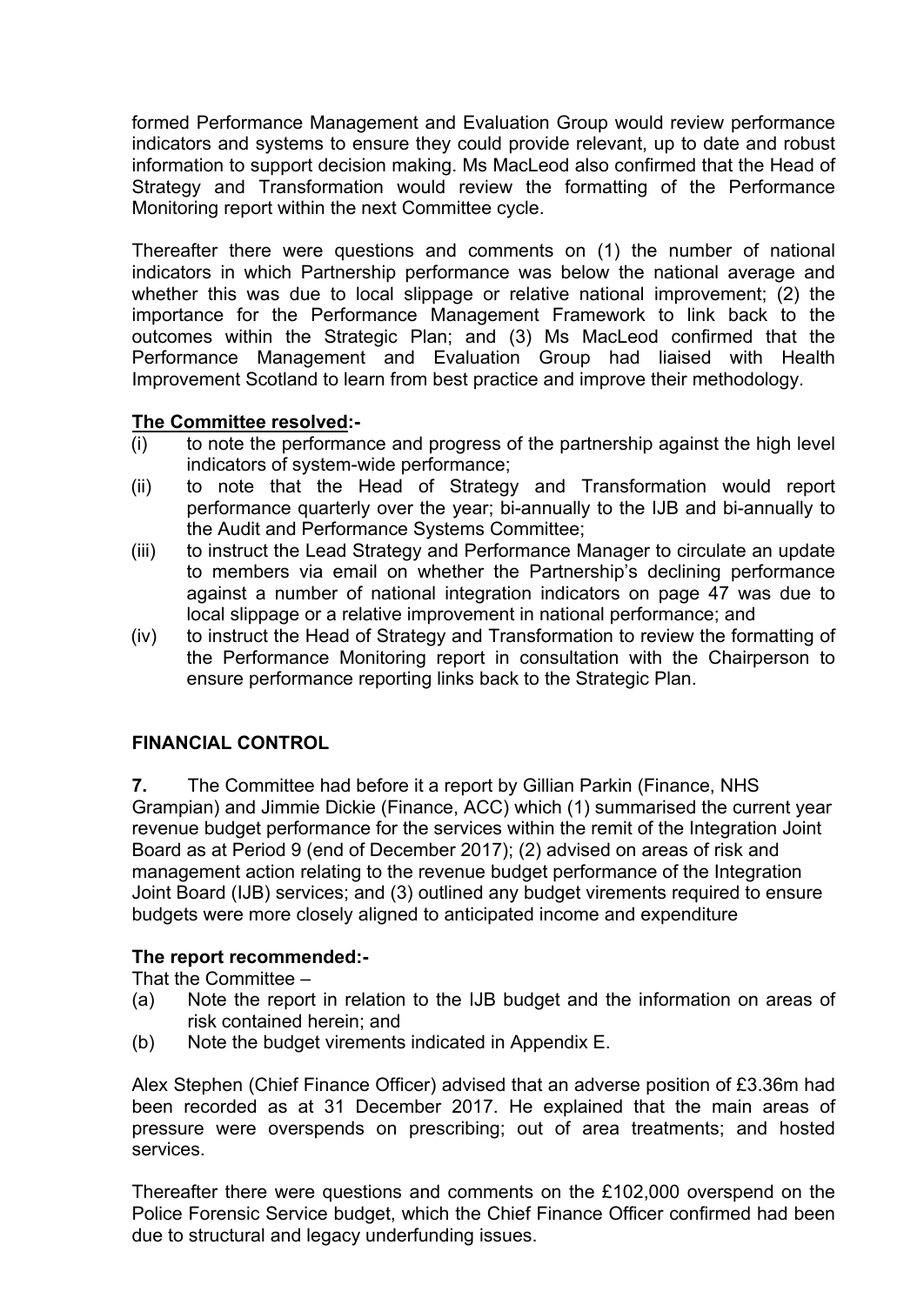# **The Committee resolved:-**

- (i) to note the report in relation to the IJB budget and the information on areas of risk contained therein;
- (ii) to note the budget virements indicated in Appendix E; and
- (iii) to instruct the Chief Finance Officer to review the formatting of the Financial Control report in consultation with the Chairperson.

# **ADULT SOCIAL WORK INTERNAL AUDIT REPORT**

**8.** The Committee had before it a report by David Hughes (Chief Internal Auditor) which presented the outcome from the planned audit of Adult Social Work Transport that was included in the 2017/18 Internal Audit Plan for Aberdeen City Council. The Internal Audit report was considered by the Aberdeen City Council Audit, Risk and Scrutiny Committee in November 2017.

## **The report recommended:-**

That the Committee review, discuss and comment on the issues raised within the report.

Colin Harvey provided an overview of the audit which found that in general the Partnership had appropriate arrangements in place to secure transportation in a cost effective and well managed way. He highlighted that Internal Audit had made a number of recommendations for Management's consideration relating to (1) the introduction of service level agreements; (2) the Partnership's Data Protection Policy, particularly in relation to processing consent forms; (3) Care First's processing and storage of data; (4) the use of Public Contracts Scotland (PCS) digital functionality; and (5) securing delegated authority for approval of contracts in excess of £60,000.

Thereafter there were questions and comments on (1) the ongoing review of Care First; (2) preparations for ensuring General Data Protection Regulation (GDPR) compliance by 25 May 2018; and (3) the process Internal Audit would adopt to monitor whether Management had actioned audit recommendations.

### **The Committee resolved:-**

- (i) to note that the Committee would receive an annual report from Internal Audit on any recommendations which had not been accepted or actioned by Management; and
- (ii) otherwise note the report.

# **TRANSFORMATION INTERNAL AUDIT REPORT**

**9.** The Committee had before it a report by David Hughes (Chief Internal Auditor) which presented the outcome from the planned audit of Transformational Funding that was included in the 2017/18 Internal Audit Plan for the Integration Joint Board.

### **The report recommended:-**

That the Committee review, discuss and comment on the issues raised within the report.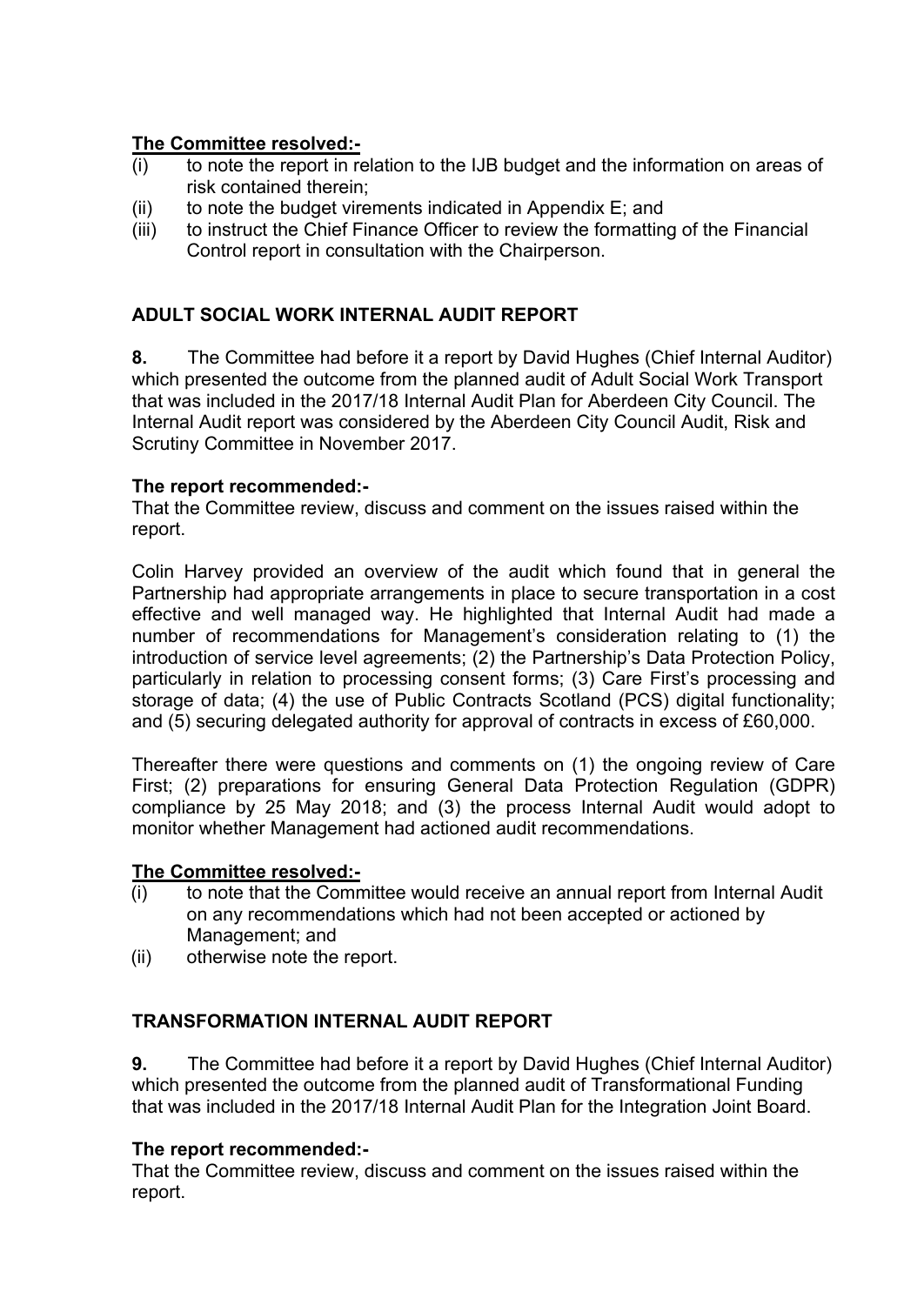Colin Harvey advised that Internal Audit had found that governance protocols were now more mature but generally the itinerary of the Transformation Programme was still being developed. Gail Woodcock (Lead Transformation Manager, ACHSCP) accepted the findings of the audit and advised that Management would accept all recommendations put forward by Internal Audit. She also confirmed that the Strategic Commissioning Programme Board had held its first meeting in January 2018.

### **The Committee resolved:-**

To note the report.

# **DRAFT EXTERNAL AUDIT STRATEGY**

**10.** The Committee had before it a cover report by Alex Stephen (Chief Finance Officer, ACHSCP) which introduced the draft External Audit Strategy which had been prepared by the Partnership's external auditors KPMG.

### **The report recommended:-**

That the Committee approve the approach to external audit, as outlined in Appendix A.

Natalie Dyce (External Audit) provided an overview of (1) the audit approach; (2) the audit risk; (3) materiality; (4) the financial statement audit; and (5) the wider scope of the audit in relation to the four dimensions of financial sustainability, financial management, governance and transparency and value for money. She also highlighted the auditor's responsibility for quality and independence. The Chief Finance Officer confirmed that Management had endorsed the draft Strategy and intended to submit the annual accounts and annual Governance Statement to the same meeting of this Committee later in the year.

Thereafter there were questions and comments on (1) the impact of Aberdeen City Council's bond issue on the publication of the Partnership's annual accounts; and (2) the cost of audit fees, with particular reference to pool costs and contribution to Public Audit and Best Value (PABV).

### **The Committee resolved:-**

To agree the recommendation.

### **TRANSFORMATION PROGRESS**

**11.** The Committee had before it a report by Gail Woodcock (Lead Transformation Manager, ACHSCP) which provided an update on the progress of the Transformation Programme.

### **The report recommended:-**

That the Committee note the information within the report.

Gail Woodcock provided an overview of project progress within the Transformation Programme and highlighted the governance structures and links to the Strategic Plan which underpinned the Programme. Ms Woodcock noted that to date £2.78m had been spent on transformation projects against a projected spend of £4.09m for the full financial year. She explained the underspend was largely due to processing of